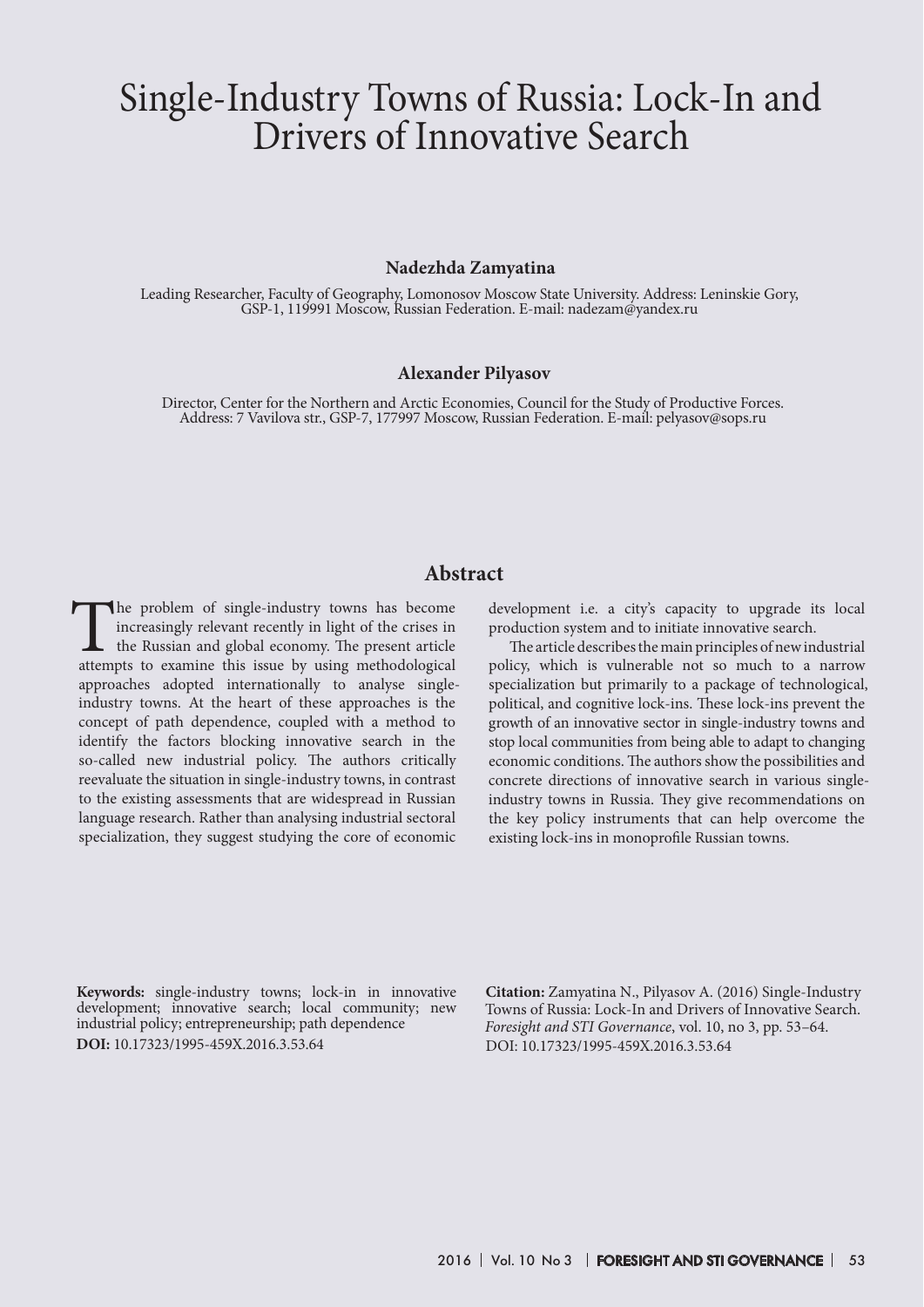## **Relevance of studying Single-Industry Towns in modern Russia**

The issue of single-industry towns has been repeatedly addressed in Russia and internationally. At times of crisis, the issue unsurprisingly attracts even more interest. We observe this both in 2008–2009 when the topic was under the radar of the mass media<sup>1</sup>, as well as in the last couple of years when authorities and expert community became genuinely concerned about the problem of single-industry towns<sup>2</sup> [CISRE, 2012; *Lappo,* 2012; *Lyubovnyi,* 2013; BasEl, 2013; VSU, 2013; *Pytkin, Zagoruiko,* 2011; *P'yankova,* 2011; *Turkov,* 2012; *Uskova et al.,* 2012]. A review of the literature shows how the majority of researchers argue that single-industry towns are a legacy of Soviet economic misjudgments; however, this is not completely true. Such towns emerged in Russia not so much because of the economic order of the USSR but mainly because of the industrial era itself, which predetermined the shape of most developed economies. To solve the problem of single-industry towns, it is essential to radically update approaches and modify management strategies rather than their industrial specializations.

The theoretical part of this article compares the results of Russian and international studies on the subject. The array of sources we have analysed includes several dozen Russian and international works (for more detail, see [*Zamyatina, Pilyasov*, 2015]). The huge number of publications reflects how widespread this phenomenon is: large industrial facilities have become backbone enterprises in hundreds of regions all over the world. Attempts to reform them through dirigiste unified methods with no consideration for local peculiarities have been undertaken not only in Russia. These policies were one-off initiatives such as targeted support of infrastructure projects and the creation of large enterprises (e.g. car plants in coal mining and metallurgical regions) in highly specialized territories. As a rule, such initiatives have been inefficient as they did not solve local problems but only reproduced them. The majority of the more developed economies have gradually switched to a new methodological platform and started to implement approaches that could also be used in Russia despite the latter's specificities.<sup>3</sup>

However, the current state policy and public discussions around single-industry towns in Russia have taken a completely different direction. Calls for direct federal government interventions in social and economic problems of specific cities are heard, while the potential of local communities is underestimated. These are hallmarks of centralized economic policy harmful to development of single-industry territorial entities. International experience shows a contrasting opposite approach is more effective, one focused on fostering innovative search in the towns themselves and enhancing their stability in a changing economic climate. One novel contribution of this article is its theoretical framework of new industrial policy, which remains rarely used by Russian scholars. One of the goals of the present study is to define the principles of this framework and assess how well it can be applied to Russian single-industry towns.

The relevance of modern methods of governing single-industry towns in Russia can be disputed; therefore, we aim to demonstrate how a new industrial policy that relies on local innovative search can be applied in the Russian context. We show that a dismantling of traditional scenarios of development in periphery regions is already underway in single-industry towns of Russia. In seemingly hopeless cases, the local community mobilizes and new drivers of development appear. The paper describes the principles of new industrial policy when applied to Russian single-industry towns, gives specific examples of barriers to their development, and suggests a range of state support measures applicable in current conditions.

## **Theoretical Assumptions about the Governance of Single-Industry Towns: Innovative Search and New Industrial Policy**

In this paper, innovative search is broadly defined as efforts to select new efficient products, technological processes, and organizational solutions in various economic sectors. This particular set of tools has been suggested by various studies on restructuring single-industry towns as the most efficient long-term strategy [*Agrawal et al.,* 2010; *Anas, Xiong,* 2005; *Bartik,* 2009; *Caravelis, Russell,* 2001; *Gebauer et al.,* 2003; *Maier, Trippl,* 2011; *Todtling, Trippl,* 2004; *Totzer, Gigler,* 2005; *Trippl, Otto,* 2009].

<sup>1</sup> On the evolution of views on single-industry towns, see the chapter "Single-Industry Towns Mythology" in [*Zubarevich*, 2010, pp. 82–96].

<sup>2</sup> We specifically mention the first national programme on single-industry towns in CIS countries that was adopted in Kazakhstan by Government Decree # 683 of 25.05.2012 "On the Adoption of the Single-Industry Towns Development Programme for 2012 – 2020

<sup>&</sup>lt;sup>3</sup> Russia's structural political and economic specificities, including its expansive territory and weak infrastructure, make for more rigid conditions compared to, for example, Europe, and mean Russia is closer to countries such as Brazil and India [*Audretsch, Thurik*, 2001].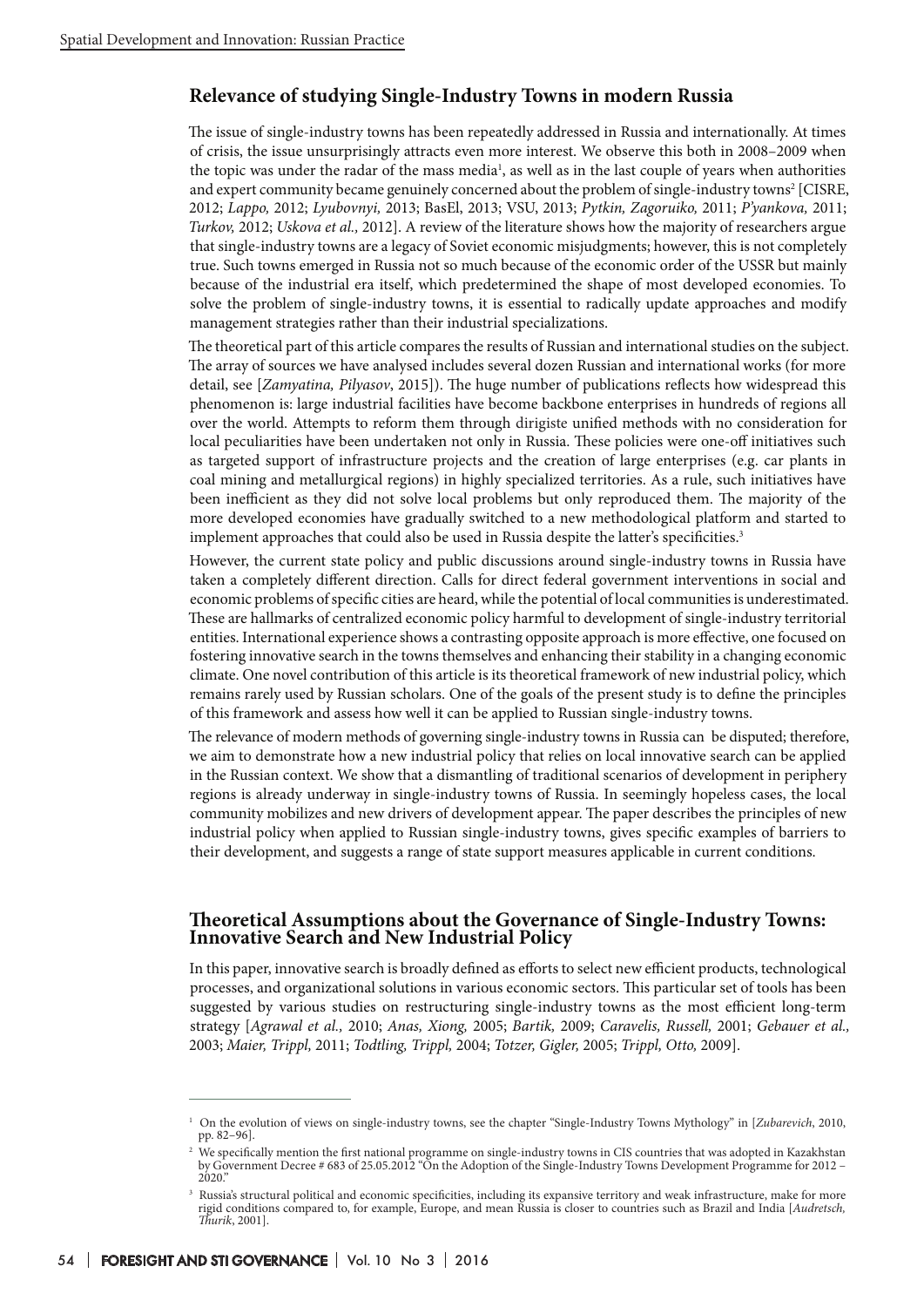The transition to a new development model is driven by the global context of changing technological patterns and engines of economic growth. The post-industrial economic structure, however, does not suggest that industrial development has to be abandoned, especially in single-industry towns. The industrial sector continues to play an important role in an economy but becomes just one of the elements of the system alongside the local institutional, cultural, entrepreneurial, research, and educational infrastructure. These changes influence industrial policy, which under the new conditions is undergoing a radical transformation, best described by Dani Rodrik in his paper *Industrial Policy for the Twenty-First Century* [*Rodrik*, 2004] and other works [*Rodrik,* 2008; 2014; *Hausmann, Rodrik,* 2002; *Hausmann et al.,* 2007]. The elements of new industrial policy may be defined as the *focused efforts to establish an environment for the development of industrial enterprises*, including the modernization of the education system, promotion of scientific research, support for first-time entrepreneurs (potential suppliers and sub-contractors for large businesses), development of industrial services, and the optimization of the urban environment.

A modern approach to modernizing single-industry and old industrial towns has developed gradually. Globally, namely in the famous German Ruhr region [*Hermann,* 2002], we can distinguish two stages of restructuring with different ideologies concerning innovative search: in the first stage, such activity does not exist while in the second stage, we see the gradual involvement of local economic agents (Table 1).

As Russia has embarked on transforming single-industry towns much later than the majority of developed countries and still retains features of several various economic set-ups, it is important to introduce new industrial policy methods in the first stage of restructuring. It would be a mistake to wait for the results of a 'natural' evolution of single-industry territorial entities complemented by conventional regulation methods. Why is traditional industrial policy inefficient in the modern context? In virtually all countries, it has been implemented from above through so-called targeting, i.e. the selective support of a sector, industry, or enterprise. The costs of such an approach were arbitrariness in choosing the beneficiaries of state support, large-scale lobbying, and corruption among both public officials distributing state funds and direct recipients of grants, subsidies, and grants.

In the relatively small, Asian economies, the above costs (due to these countries' modest scale and inevitable transparency of disbursement schemes) were marginal compared to the undisputable advantages of boosting new production. In contrast, this traditional policy had in fact discredited itself in European countries. Since the 1980s, European governments began introducing radical market management principles. However, this orthodox liberal approach eventually came into collision with the goals of dynamic development of innovative economic sectors. It became clear that it was impossible to solve the problem of unbalanced regional specializations through purely market mechanisms, hence the aspirations for industrial policy of a different, horizontal type.

The novelty of this policy primarily lies in its orientation towards searching for development opportunities of new types of industrial activities in a given particular territory, rather than direct support tools for sectors and enterprises, such as tax benefits, loans, subsidies or other mechanisms. In such an interpretation, new industrial policy takes a much more holistic form, and its specific efforts often seem unconventional. This refers to policy tools such as subsidizing call centers, tourist or agricultural companies, when these initiatives are aimed at training local entrepreneurs, as well as lowering barriers for local business. Implementing this policy involves not only business and industrial players, but also local authorities, service companies, non-commercial structures, and professional associations.

| Table 1. Stages of Single-Industry Towns Restructuring |                                                                                                              |                                                                                                                                                       |
|--------------------------------------------------------|--------------------------------------------------------------------------------------------------------------|-------------------------------------------------------------------------------------------------------------------------------------------------------|
| <b>Parameters</b>                                      | First 'Inertia' Stage: Surface<br>Restructuring                                                              | Second 'Innovative' Stage: Deep Restructuring                                                                                                         |
| <b>Innovative search</b>                               | N <sub>0</sub>                                                                                               | Involves local economic agents                                                                                                                        |
| <b>Production profile</b>                              | Preserved and upgraded                                                                                       | New trends of economic (industrial and<br>tertiary industry) specializations appear; old<br>specialization organizationally shrunk and<br>transformed |
| Industrial policy                                      | Centralized, dirigiste, envisages the<br>implementation of a common strategy<br>in all single-industry towns | Decentralized, sensitive to local contexts<br>in determining new opportunities by local<br>economic agents                                            |
| Support programs                                       | Major industrial, infrastructure and<br>educational projects                                                 | Network projects on setting up technology<br>parks, business incubators, innovative clusters,<br>etc.                                                 |
| <b>Key problems</b>                                    | Lock-ins in development -<br>functional, cognitive, and political                                            | Risks and uncertainties                                                                                                                               |
| <i>Source:</i> compiled by the authors.                |                                                                                                              |                                                                                                                                                       |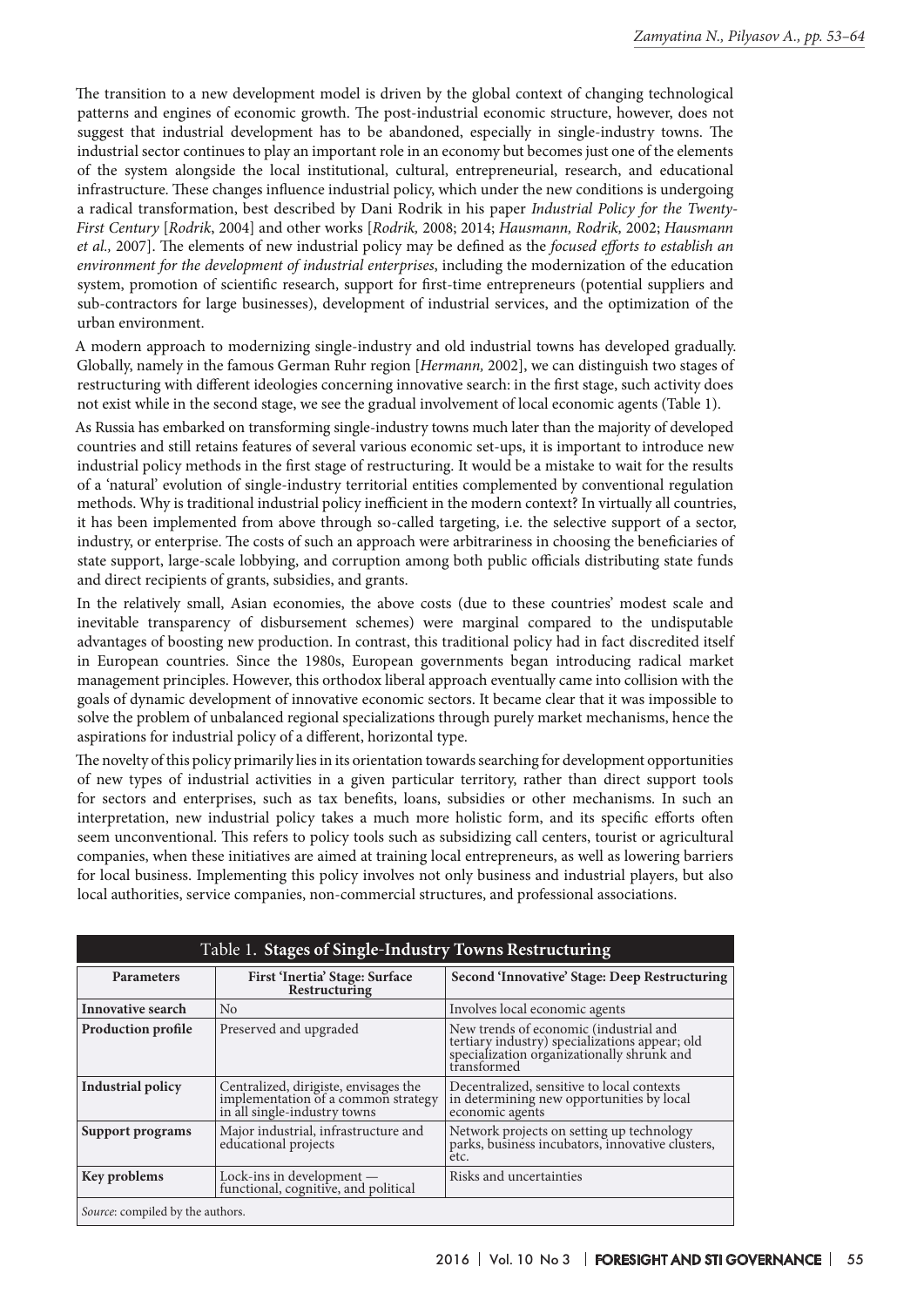The priorities of new industrial policy are therefore defined according to its character: acceleration of innovative processes, promotion of local innovative systems and technological refurbishing of industry, including through external investment and intensifying exports of finished products. The decentralized character of the new industrial policy predefines its deeper local rootedness, based on an understanding of the implicit 'endemic' principles of management and business operations, as well as of local competences. The latter are not so much industry specific but more functional in nature, and aim to, for example, localize imported technologies that are often extremely intensive in terms of time, labour, and resources.

New industrial policy suggests a truly individual approach for each single-industry town. The only common feature of the toolset is the drive to foster innovative search for development opportunities for the town's backbone enterprise, small and medium businesses, and other subjects of the local industrial system. In due course, innovative search results in the selection of institutional practices for attracting investors, implementing projects, and shifting specializations that are efficient for that particular town. It is important to ensure that these positive externalities, new for the town's economy, generate knowledge spillovers, create the conditions for the local community's self-learning, and, moreover, can be easily evaluated in terms of their efficiency.

A modern industrial policy requires the challenges and threats to the sustainable development of singleindustry towns to be reassessed. The methodology of new industrial policy does not see in a narrow specialization or single industry an obstacle, but rather in the specificities of the local environment. Scholars use the notion of *path dependence* to describe this problem. Production processes and companies' organizational principles, the structure of the urban community, functional space zoning, skills, behavioural models, and the mindsets of the local population are reproduced over many generations and come into conflict with the changing environment, slow down changes, and do not allow new trends to fully emerge. As Douglass North, a Nobel Prize in Economics winner, wrote: 'Path dependence is not "inertia", rather it is the constraints on the choice set in the present that are derived from historical experience of the past" [*North,* 2005]. Key restructuring problems come down to constraints on choosing ways of development that are generally divided into three groups (types) of so-called lock-ins of innovative development: functional, political, and cognitive [*Starodubrovskaya*, 2011; *Hassink*, 2005].

The difference between a typical single-industry town and a locality with similar characteristics but a more diversified profile lies not in the presence of developmental barriers (these exist in all towns) but rather in how much these barriers are expressed. In single-industry mining towns, certain developmental models based on specific resources and operation practices have been established for decades. We typically find firmly held views about conveyor production process and finished product lines that have not changed for many years in these towns. It is not unusual to see families with several generations of workers in them. If the economy is stable, long-term factory traditions ensure greater stability of the production process. Using Mark Granovetter's definition [*Granovetter,* 1985] this may be called the cultural embeddedness of the local economy. However, with time such embeddedness becomes a constraint as it resists radical innovations and reduces the economy's adaptability to changing market conditions.

These are the negative effects of path dependence. Conservative cultural and behavioural attitudes make it impossible to develop a fresh approach to a town's problems or create demand for change within the local professional community. Instead of launching a process of agile adaptation to current trends and the needed technological and organizational reorganization, people are involved in longstanding discussions about the possibilities for development within the established economic and management paradigm. Ultimately, only a crisis may motivate economic actors, including local authorities, to initiate change based on an extensive innovative search. Getting rid of lock-ins of innovative development could have averted the collapse of many single-industry towns. We now examine in more detail the most characteristic lock-ins.

The greatest challenges generally lie in overcoming *cognitive barriers*. These are primarily dependency mentalities fostered by a long experience of living in a context of social guarantees offered by a backbone enterprise during its prosperity phase. Such a mentality, on the one hand, stifles individual initiative, in particular that of small business. On the other hand, it decreases the perceived value of activities outside the single-industry town's specialization. A successful backbone enterprise absorbs the most qualified and ambitious young talent, diluting alternative local business and other sectors of the production system.

*Political barriers* usually consist of passive (and often corrupt) local authorities. This phenomenon is most pronounced when the backbone enterprise belongs to a holding company outside the town. However, the case of Kondopoga and the Kondopoga Pulp and Paper Mill (joint stock company 'Kondopoga') shows that a resident owner may also play a similar negative role in town development. This is especially true for single-industry towns that historically produced goods of national importance: their residents and backbone enterprise workers are accustomed to their own high social standing.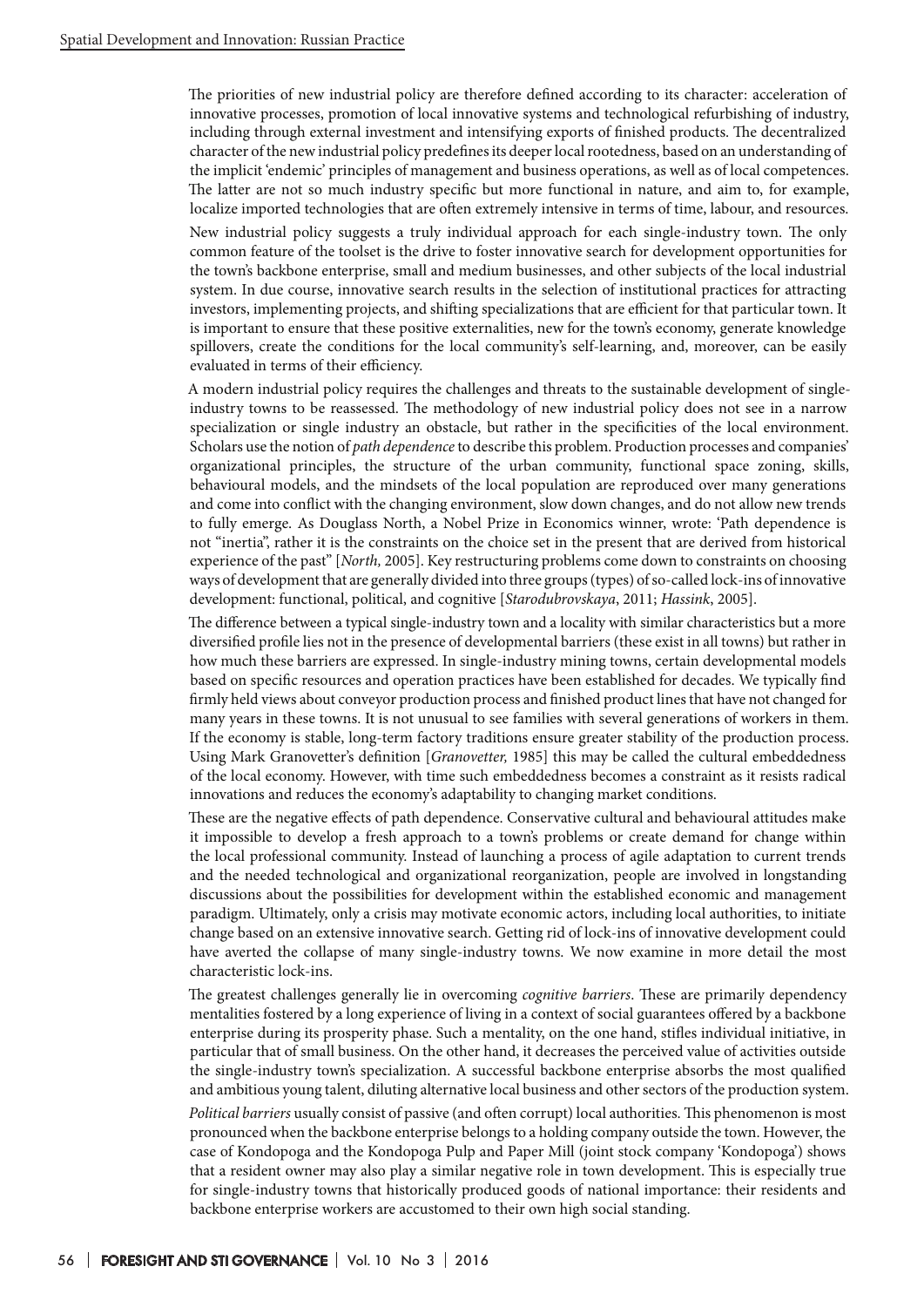The former prosperity of the enterprise in Kondopoga resulted in a weak social and political system that manifested itself during the mass riots in 2006. The backbone enterprise used to be the biggest national producer of newsprint paper and owned well-developed social infrastructure. For many years, the factory was headed by the charismatic director, Vitaly Federmesser, who did much to improve urban infrastructure (e.g. paving slabs, fountain, unique carillon bells) and diversify public spaces (e.g. ice arena and arts palace) [KarelInform, 2013]. 'All of these make Kondopoga similar to Moscow Region towns, such as Khimki, Mytishi, Liubertsy, etc.' [*Popov*, 2007]. However, this company (successful up to the mid-2000s) hindered the development of small and medium enterprises and depleted the labour market by offering prestigious jobs with extremely competitive salaries. Consequently, all powers in the town were accumulated in the hands of the backbone enterprise management. The latter, according to some sources, tried but could not prevent mass disorders, as it did not have the necessary social technologies and was not ready for conflict [*Grigoriev*, 2006].

Small business development as a resource for economic diversification in such towns is more often than not mere imitation. Dependency mentality not only easily triggers social protests but also blocks preventive actions. In particular, inhabitants of single-industry towns are not usually keen to move to more dynamically developing regions [BazEl, 2013]. They do not even support obvious ways to overcome social tensions, such as offering work in nearby towns when their town's backbone enterprise downsizes.

Pikalyovo became widely known because of the President's intervention in a social and political crisis that broke out in the town. The crisis was provoked not so much by the downsizing policy of the company that owns the backbone enterprise, 'Basic Element', as by the specific behavioural mindsets of the local population. Even before the acute phase of the crisis, unemployed town residents, primarily the younger generation, were offered jobs in other towns, including in a town called Tikhvin located 25 kilometers from Pikalyovo. In some cases, they were even offered higher salaries. The most economically sound solution would be to organize daily transfers to the new place of work. However, local citizens rejected these job offers in other towns en masse, as well as community work and retraining with guaranteed employment. A political way to resolve the conflict prevailed over economic solutions [*Dvas*, 2009].

The production systems of specific cities have distinct peculiarities, which either aggravate structural constraints on innovative development or mitigate them. Below we summarize these characteristics.

*Excessively rigid production chains* that decrease the ability of businesses to adapt to changing economic conditions and diversify is a classic problem of Russian single-industry towns. The key root cause for this group of barriers to innovative development is industry profile: the metal and mining industries are least able to diversify and restructure. However, the rigidness of production links usually has a very individual and specific character at each enterprise.

*Role of the backbone enterprise in the organizational structure of the company.* Independent enterprises with headquarters or core asset business units of a holding company located in the given single-industry town have definite advantages from the point of view of innovative development. In such cases, the enterprise's organizational independence ensures greater flexibility in decision making, research, and resource distribution.

*Agglomeration effects* occur when a single-industry town is part of an urban agglomeration or is located close to a big regional centre. In such situations, the outcomes of agglomeration effects are negative externalities for the town's production system. Being able to satisfy demand for consumer and business services by a 30-60-minute drive to the nearby big city also hinders internal market development within the single-industry town and ultimately, dispels any trust in the potential for businesses that offer alternatives to the backbone enterprise. Isolation, on the contrary, is often a driver of local economy development, however paradoxical this seems.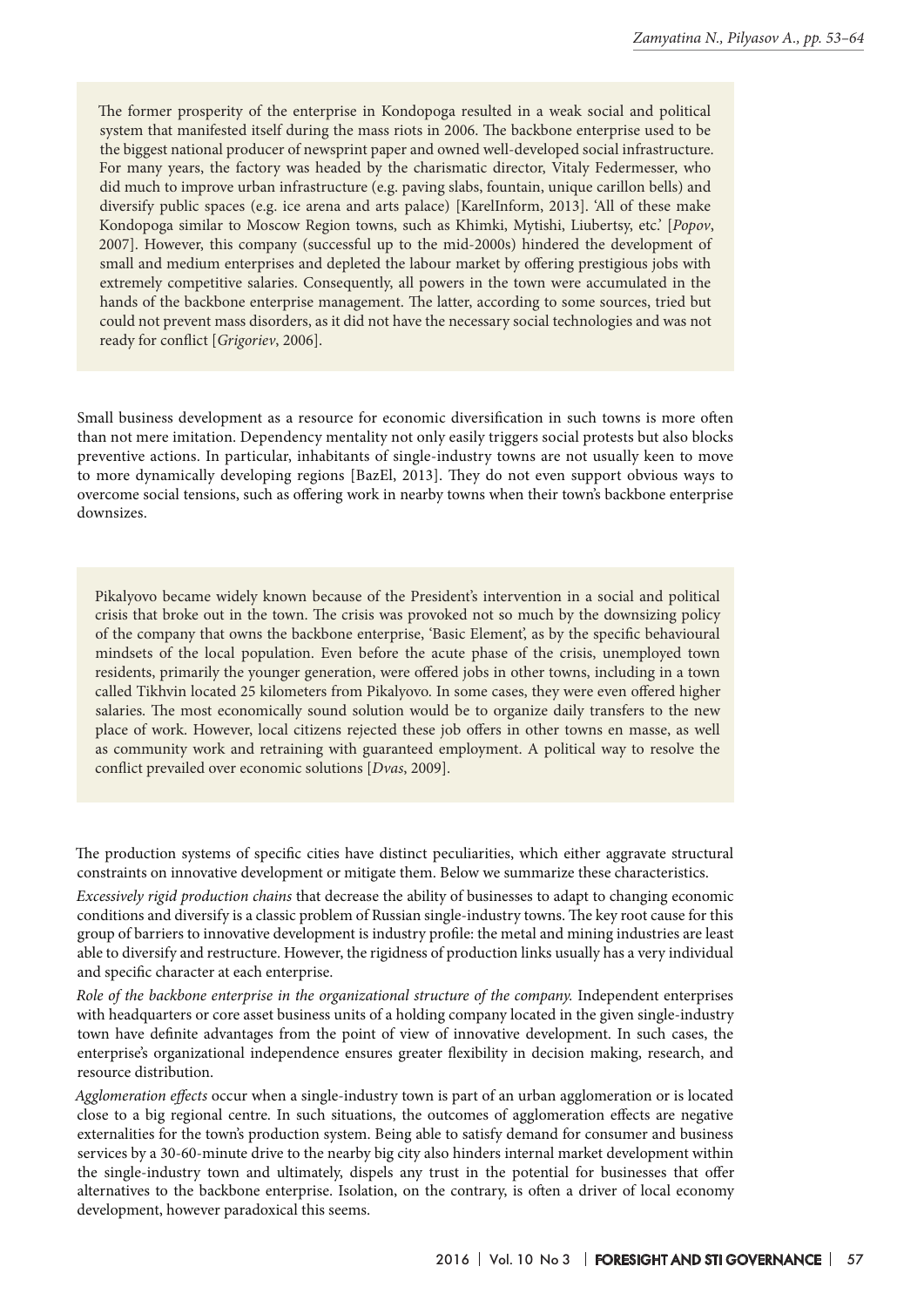Industry development under unfavourable transport conditions can be illustrated by the case of Kostomuksha. 'A local entrepreneur, Ivan Samokhvalov, explains the reason for setting up local production: "Petrozavodsk is about 500 kilometers away, St Petersburg about 930 kilometers, and the road is very bad at times. When I used to buy sausages in St Petersburg, a car usually arrived here very late at night. In the morning, I had to accept the goods, deliver them to stores, weigh them, and quote a price. Yet the shelf life of French sausages, for example, is 48 hours. So, no sooner had we delivered them, it was time to throw them away. We realized that these products have to be manufactured locally."' [*Novikova*, 2014; Ekspert Severo-Zapad, 2013]

Agglomeration negatively affects the industrial functions of single-industry towns primarily. A town may survive by becoming a residential, tourist, or even business satellite town. A more comfortable environment in such towns may help them avoid depression and gain competitive advantages: satellite towns are ahead of agglomeration centres thanks to their proximity to nature, human scale of the urban environment, and social infrastructure within walking distance. Hence the creation of a comfortable environment may prove to be the most efficient rehabilitation effort for single-industry towns.

*The prevalence of strong social ties*, reflected in a lack of trust or even outright hostility to outsiders is one of the typical cognitive barriers to innovative development of single-industry towns. Such barriers rarely play a critical role. They generally occur in the national republics of Russia where they are based on clan social groupings [*Humphrey,* 2007]. However, strong social ties and a distinction between 'us' and 'them' do remain even in towns with modern management, creating barriers (sometimes of a criminal nature) to local market entry for new players.

#### **We Have Clans in our Town**

The negative influence of social ties on local economic development is clearly illustrated by the following interview: 'In our town, you know, it's like Mafia or Kosa Nostra – we have clans. Whoever works where, the money is shared. Family connections are not as important as business ones. Whom do you consider to be one of "us"? More than that – when children move to Krasnoyarsk it happens that they all live in one district and communicate. …We do not need you ("them") here. Here, up north, many people try to start a business – this and that is possible - but we won't let them. We don't need you, as you're one of "them".

We won't tolerate any of "them". I for one take and give bribes, and nobody is afraid of taking from me because everybody knows me. Some guys from St. Petersburg came here about eight years ago, they wanted to start a business as the Internet here was crap…They gave away about \$100,000 in bribes, but all for nothing. I told them: either you make me number one or get the hell outta' here.'

*Source*: interview with an entrepreneur in Dudinka (Krasnoyarsk Krai) taken by one of the authors (N.Z.) in September 2013.

Sometimes, the barriers to business development (including innovative business) created not so much by the inactivity of local authorities but by the opposition of separate groups of businessmen caused by the inefficient organization of social networks. As such, the entrepreneurial energy of the urban community is spent on political infighting at the expense of the actors' economic interests. A classic example from Chicago has been described by the American political scientist Barbara Ferman [*Ferman,* 1996]. Sometimes, we observe an analogous situation in Russia when the urban community is split due to political activity substituting entrepreneurship.

Often, local specificities facilitate and catalyze innovative search. It is precisely in towns with unique conditions that the local community is more active and new economic and institutional solutions are easier to implement and better perceived locally. These enclaves represent a kind of experimental ground where new approaches to local modernization emerge without direct state support. Innovative search begins under favourable conditions, and then is rolled out as a best practice to other territories with an artificially created environment.

*Location on a border or transit route* – together with the associated tourist traffic and historical features of the area, etc. - is one of the conditions facilitating the launch of innovative search at a local level. Examples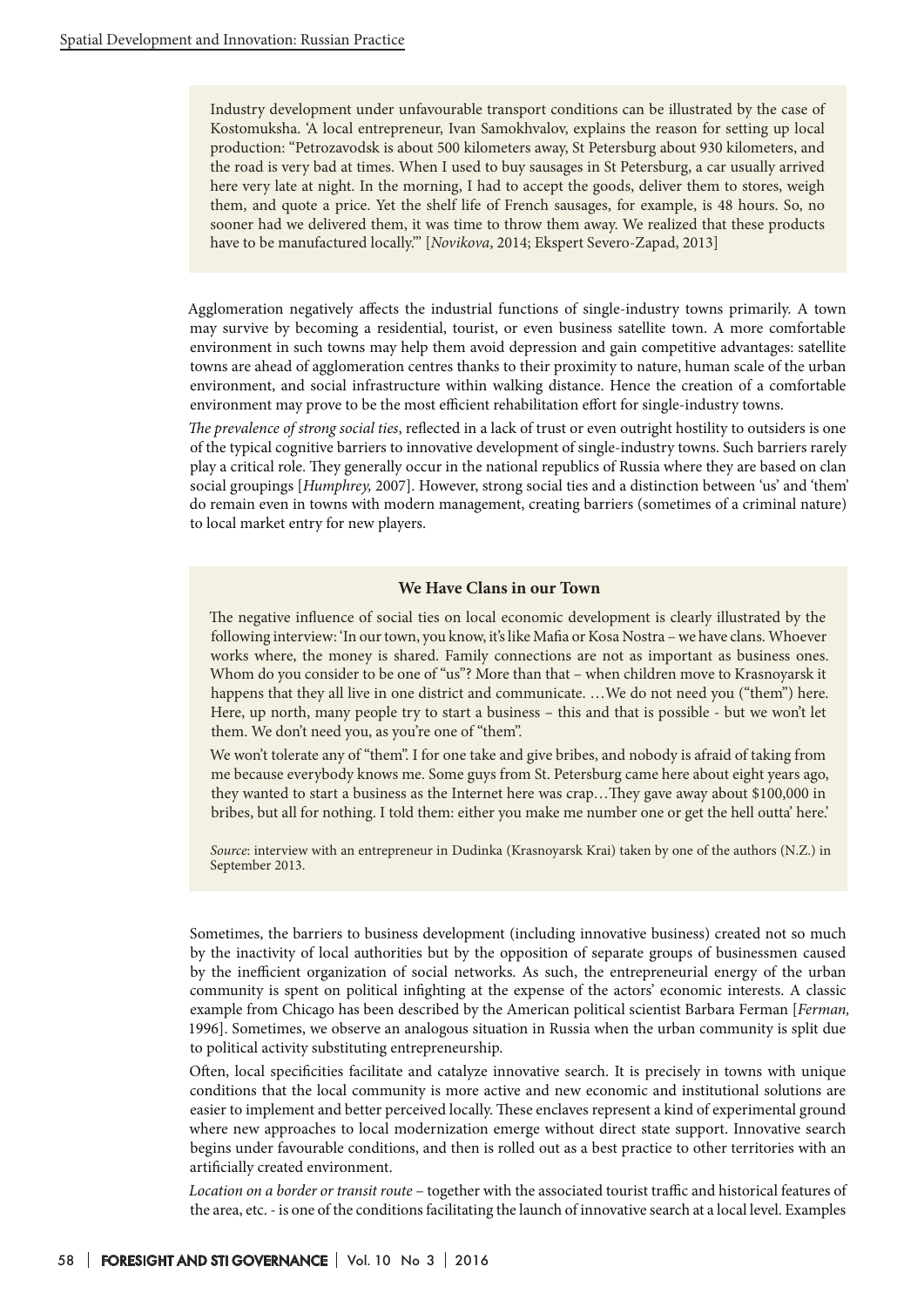of new enterprises in western regions of Karelia that were formerly part of Finland are indicative cases. A familiarity with the area facilitates market entry for Finnish investors and, consequently, almost all European or joint (with Finnish partners) ventures are located in this region of Karelia [RKS Group, 2013; Kospine.Ru, n.d.]. This example proves that external links clearly have a positive influence on the integration of local economic players into global networks. Accordingly, the most important conditions for improving the situation in single-industry towns are their openness, intensification of international economic and information exchange, and incorporation into trans-border social and industrial networks.

*Proximity to unique primary resources* is an obvious, but not always fully appreciated, advantage for some towns. In the Russian context, this factor becomes critical not so much because of transportation costs but rather because of the chance to have personal control over the production process and reduce the risk of thievery by staff or contractors [Ekspert Severo-Zapad, 2013]. Every single-industry town should be interested in looking for resources (not only primary or natural) that make it an exceptional place. The unique skills and social ties outside the town of the local community that open ways to specific innovations are of utmost importance in this regard. Such search may result in very unusual forms. For example, one could hardly expect that the main source of income for some residents of Baikalsk in Siberia after the closure of their town's backbone enterprise would become selling strawberries first grown commercially by immigrants from Ukraine [CISRE, 2012; Irkutsk Media, 2014].

*Strong municipal self-government.* The successful extension of an industrial network structure that is responsive to progress and innovations often depends on an efficient leader who is able to mobilize local resources for the development of a remote area. The automotive construction cluster in Kaluga region was built specifically thanks to the authorities' efforts. Many other, less widely known territories, such as Gubkinskiy in Yamalo-Nenets Autonomous Okrug, have similar experiences [*Zamyatina, Pilyasov*, 2013]. The downsides of strong municipal authorities include excessive influence of some individuals and random factors on drawing up economic and political strategies. Economic growth may slow down significantly when new key decision makers come into the picture or when the conditions of the town's industry structure development changes slightly. To prevent such a scenario, it is possible to initiate *institution building* in industrial policy. In other words, individuals are substituted as drivers of innovative development at local level by sustainable institutions that specialize in supporting the production and dissemination of innovation, as well as the promotion of networking of market players.

Strengthening local self-government and, most importantly, the involvement of local community in designing economic development strategies and expanding the dialogue between authorities, businesses, and NGOs representatives are cornerstones of single-industry towns' sustainability. Not incidentally, the experiences of reviving the most depressive and crisis-ridden single-industry towns globally involve working with local communities and opinion leaders, and organizing public discussions on proposed developmental scenarios. It is precisely the local community, and not abstract indicators, that determines the destiny of single-industry territories, including making radical decisions such as liquidation or socalled 'controlled shrinking' of a town.

A universal formula for local industry recovery is by improving the political, social, and economic environment. Although the link between these processes may seem questionable, longstanding sustainable changes become possible when their interconnections are taken into account.

## **New Industrial Policy Tools: Key Recommendations**

Successful economic restructuring of single-industry towns requires the collective actions of authorities, businesses, and the local community. This is typically underestimated, with preference given to issues of budgeting, investment, and infrastructure development. At best, such collective action is mentioned in a declarative manner. However, these declarations remain abstract if one does not accept that the consolidation of efforts of all local economy actors is possible around *a specific project*, and its individual outcomes may vary a lot. For instance, projects promoting the social responsibility of local businesses may have not just vague charitable goals, but be targeted to creating new points of growth in the local social, cultural, leisure, and other sectors.

Thus, the greatest chances for success of projects aimed at reviving the economy of single-industry towns are those implemented jointly, by pooling resources. This requires efficient communication between authorities and businesses, accountability of the former to the local community, close interaction between producers, alignment of development strategies of different sectors of the municipal economy, as well as sustainable growth of knowledge and competences. Improving transport routes, communication infrastructure, and expanding the channels of integration of single-industry towns into the global information space are technical requirements for opening up local economies.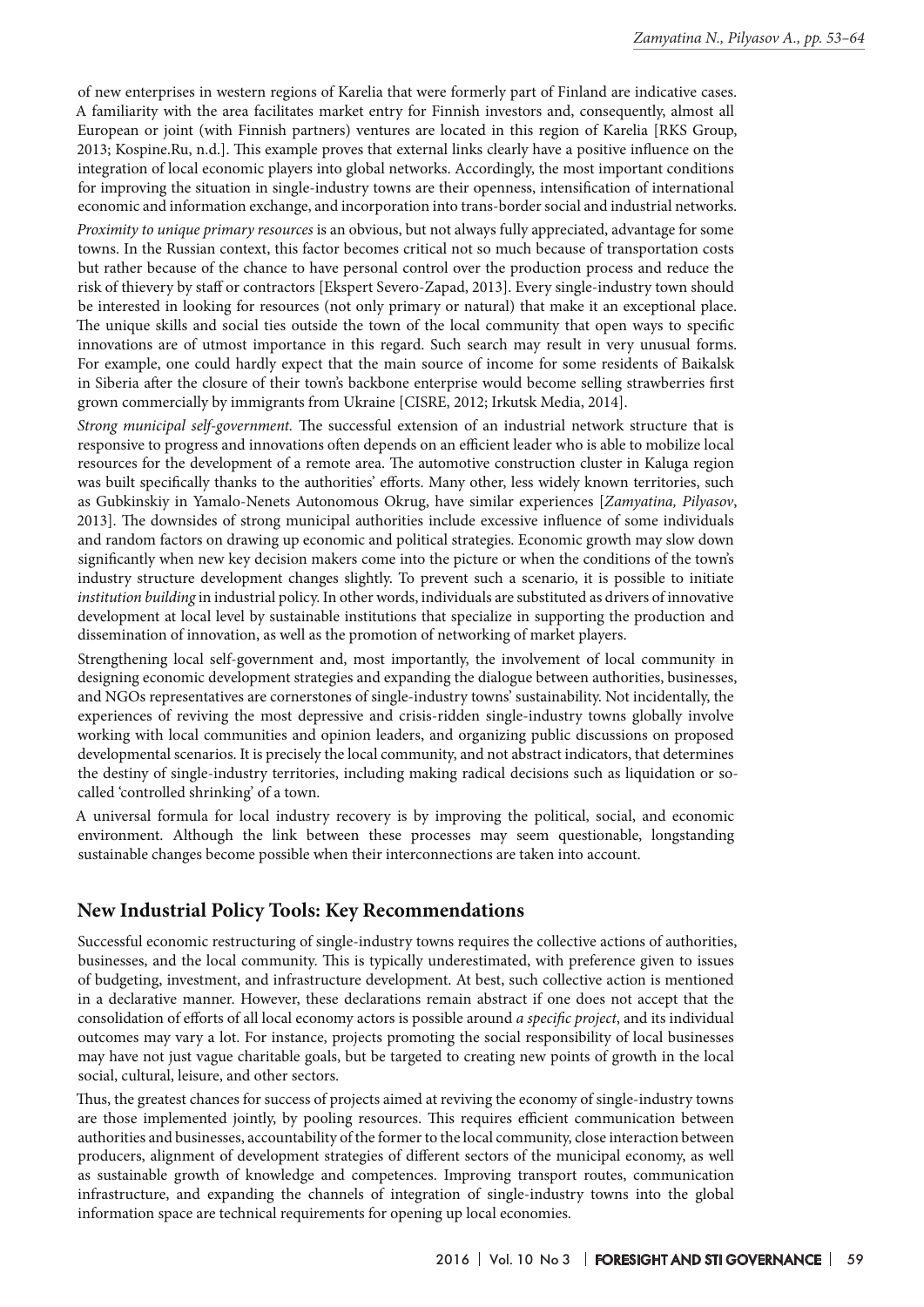The case of Kiruna in Sweden is worth mentioning: the restructuring of the 'LKAB' backbone enterprise is included in a town planning policy that envisages the gradual relocation of a residential area [*Chirkova*, 2011]. It is noteworthy that the company lists transformation of the urban environment among its key strategic focus areas on its website [LKAB, n.d.].

In many countries, restructuring of single-industry towns is usually performed with the extensive involvement of local businesses, led by a group of innovative entrepreneurs. The latter open up new manufacturing niches and areas, and discover through experimentation promising opportunities for modifying the local specialization based on their given town's specific economic and geographic location, existing natural resources, material assets, and human capital. Entrepreneurs' creativity, as well as their readiness and capabilities for innovative search are generally boosted during times of crisis.

The case of the construction of a bridge across the Saryinka River in the town of Sharya, Kostroma region in Western Russia is an outstanding example of innovative search and local community involvement inspired by complicated social and economic conditions. One of the residential neighbourhoods was cut off from the town centre by the poor state of the old bridge. The residents, abandoning all hopes of getting help from the local administration, raised money for the new bridge themselves. This urgent need consolidated the community: many residents donated money to solve the problem, others purchased materials or personally participated in the construction process. The municipal administration provided some machinery needed for the construction. As material resources were limited, unconventional solutions were found: instead of an expensive crane, the builders used a large-tonnage railway jack owned by a local pensioner. The grassroots initiative dramatically decreased project costs from the initially estimated RUB 13 million to RUB500,000 [*Trukhanova*, 2013].

The ability to *capitalize on local culture*, history, traditions, etc. plays an important role in moving from a firmly established pattern of a single-industry town to a more dynamic one, in shifting from an inert state to a creative one. This process is usually described as 'rebranding' or changing the town's image and its conception of development.

The most remarkable and well-known example of rethinking the model of urban economic development is the transformation of Bilbao – an old industrial centre in northern Spain – after the opening of the Guggenheim Museum. The museum's daring building in the Deconstructivist style designed by the outstanding architect Frank Gehry has transformed collective perceptions of the city: from a centre of iron industry, it has become one of the world's Meccas of modern art and tourism [*Lee,* 2007].

However, the example of Canada's Dawson is more relevant for Russia. The capital of the 'gold rush', made famous by the novels of Jack London, has nowadays almost lost its former meaning and become a thematic tourist attraction. Interest in the town is stirred up by a continuous sequence of events expertly built into the annual calendar – from ice hockey tournaments and the spring carnival to bikers' parades and vaudeville shows [DawsonCity.Ca, n.d.]. The transition from an industrial to cultural specialization is generally accompanied by a sharp population decrease. However, the town itself, its landscape and history are preserved. The town of Dawson is located in a remote area similar to many isolated towns in Russia's Far North. Together with other similar small industrial towns on the periphery, Dawson may set an example for dozens of Russian settlements that have lost their industry but have preserved, at least partially, their cultural heritage coming from the heroic deeds of the construction workers of the first five-year plans, the dedication of the Komsomol brigades doing construction projects, the romantic hardships of Arctic exploration, stories of gold-diggers in Siberia, and space and atomic projects. These territories can and should switch from being depressed areas to becoming tourist centres for preserving the history and collective memory of Russia.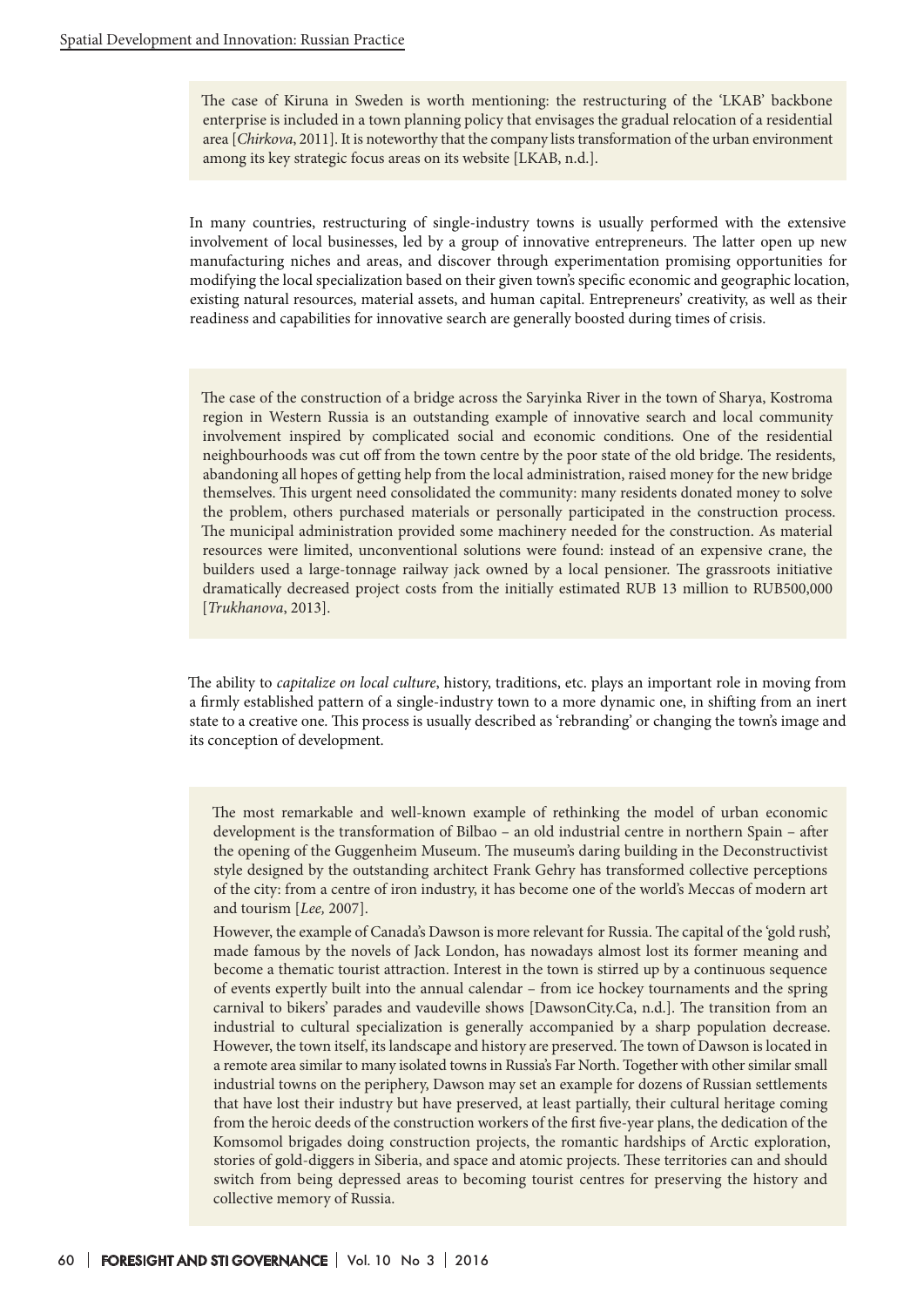From a management perspective, the rehabilitation of Russian single-industry towns may take a variety of forms: state programmes for setting up technology parks, supporting local entrepreneurs and developing energy efficient technologies; grants to individual producers or academic institutions; and consultations for local administrations by NGOs (similar to the grant programmes of *Opora Rossii* for city branding; for example, the town of Kostomuksha in Karelia won *Opora's* first competition in 2014). The most efficient federal policies seem to be the following:

- • Design and acceptance of the targeted programme 'Development of Single-Industry Towns of Russia' using the methodology of new industrial policy;
- • Creation of an Agency for the Development of Russian Single-Industry Towns, an initiative justified by international and Russian practice. Setting up this Agency would send a signal to society as well as to Russian and international investors that the Russian government is committed to transforming single-industry towns in Russia; and
- • Giving flagship status within the relevant federal programmes to some of the anchor projects in large and medium sized single-industry towns. The characteristic features of such projects should be their experimental and pilot nature aimed at fostering new specializations in the local economy and switching from the reproduction of the backbone enterprise to its development, extension, and diversification. It may be possible to consider new specializations such as green farming, production control (including in the backbone enterprise), energy efficiency projects, customized housebuilding, manufacturing of innovative construction materials, etc.

The ideology of new industrial policy envisages that these actions address the full range of a given town's economic specializations.

First, it is necessary to create a package of policies for towns in a crisis or relatively stable situation. A state of crisis requires immediate decisions to be taken by an operational body i.e. a specially created team for designing local development scenarios with the participation of the local community and experienced external consultants. Setting up mobile teams of experts who are able to act as crisis managers in different localities could be an important federal policy in this regard. Standard industrial policy solutions for single-industry towns, varying depending on the local unemployment rate or production level, have proven ineffective. Consultants may use a set of tools to develop new industries, including eco-industries, establish cultural facilities, etc. For example, the practices of large-scale acquisition of property, regulation of ownership relations, and establishing free land pools are often pursued to prevent the catastrophic degradation of urban infrastructure. Expanding existing local production may be beneficial; sometimes, organizing massive rotation schemes have proven a salvation. However, the specific actions for each town can only be customized and determined on-site in close cooperation with local communities, representatives of authorities and NGOs, as well as business. International practices in restructuring single-industry towns are also important to consider.

Communication with local communities must be prioritized early on, in the diagnostic stage. Crises in backbone enterprises are not always disastrous for a town's social and economic development. Sometimes, the local economy may have already adjusted to a new specialization. For example, Umyot settlement in Mordovia Republic, long included in the list of single-industry settlements, has carved out a unique niche for itself as a supplier of food services for transit traffic on the Moscow – Samara route. In Värtsilä settlement, a weak backbone metalware enterprise continues alongside the expansion of promising industries such as timber processing and cross-border trade. Even more remarkable is the example of Chistye Bory settlement in Kostroma Region where a backbone nuclear power plant was never built but the local community continues working in the construction industry using a rotation scheme [*Zausaeva*, 2015].

As already noted, the success of a new industrial policy in the economic restructuring of a singleindustry town directly depends on the degree of local community involvement in the policy's design and implementation (representatives of the corporate sector, small businesses, municipal authorities, and experts). Regional offices of a specialized body, such as the federal Ministry of Industry and Trade, may be engaged in the day-to-day monitoring of the situation to be responsible for forming an anti-crisis team uniting representatives of emergency response teams and local stakeholders if the local situation significantly worsens.

Policy tools applicable to *relatively stable single-industry towns* may be divided into several categories: improving the urban infrastructure; developing the local political system and local community networking; support for educational institutions; and diversification of the local industrial system.

*Urban environment and infrastructure.* Mechanisms of reducing the costs of facilities maintenance play a critical role in a wide range of actions aimed at rehabilitating single-industry towns. These include fostering eco-industries (for example, using waste to generate electric or heat power has great potential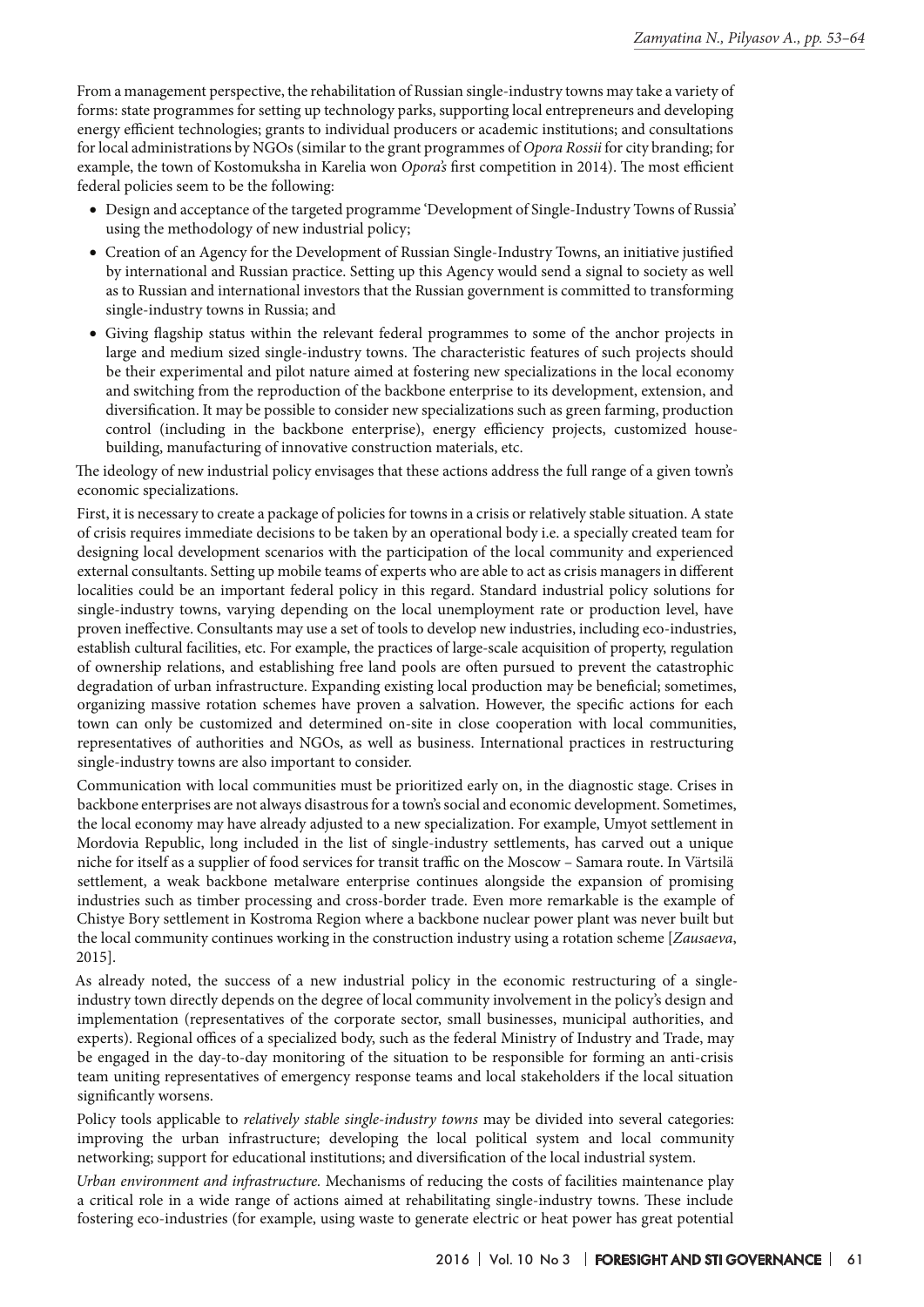for dozens of towns located in forested areas); implementing alternative sources of energy and smallscale power generation; improving energy performance (for example, construction of energy efficient buildings and residential areas in Zhatai settlement of Yakutia region). Russia's existing development institutions can help to implement the above mechanisms. However, a decisive role in Russia's current circumstances probably lies with removing institutional barriers, a role confirmed by the best Russian practices of municipal development.

*Social and political environment*. This is perhaps the hardest aspect of urban development to reform, which however usually produces the greatest effect. It primarily refers to establishing local small business associations and involving players into local programmes of social and youth entrepreneurship. We noted above that entrepreneurship and other network associations are most effective in coordinating the efforts of a local business community, and in representing its interests in interactions with other stakeholders, local and federal authorities, and development institutions.

Network initiatives may be centered on such unexpected activities as organizing volunteer work. Experience has proven that even traditional 'subbotniks', if organized informally, promote unity of different social groups and enhance activities that aim to solve pressing urban problems. More often than not, subbotniks encourage the emergence of teams that want to actively transform the urban environment, do grassroots strategic planning of local development, and act as a voice for the opinions of the urban community during negotiations with the administration of a backbone enterprise and the local authorities. Generally, volunteer activities require the involvement of social communications and modern urban development experts; therefore, co-financing through grants (or reimbursement of costs) for such experts' services may be an effective tool for the development of single-industry towns.

*Knowledge infrastructure*. This category of policies includes professional development and re-skilling programmes, as well as tailoring educational standards to the actual needs of local businesses. International experience of benchmarking development pathways of single-industry towns, where businesses take different positions in structures of parent holdings, shows that the presence of research and application mechanisms in the local industrial system are critically important. Local education institutions of all levels, which have recently been extensively downsized in Russia, have huge potential not only in professional training, but also in conducting research and development that aim to solve local problems and design innovative products customized for the specific urban economy or backbone enterprise (recycling, power saving, development of new products and services on the back of core products, etc.). Policies, for example, to encourage research and development, launch testing sites, and support small innovative companies are especially important in this regard.

*Industrial system*. Here we mean the search for technological processes that are different to those already used in the production chain, when it becomes possible to use new manufacturing methods, expand the product range, diversify the network of suppliers and consumers, and launch new spin-offs. It is practicable to establish new production runs, primarily based on innovative technologies, preferably with outside sources of financing (in particular, from development funds), and implement infrastructure projects (including the construction of new roads that literally open the way to new markets and suppliers for an enterprise).

An almost universal formula for economic recovery of a single-industry town is development of ecoindustry: recycling and reprocessing of industrial waste, secondary recycling and further recycling of mining industry products, heat and electric power generation using accumulated and current waste of timber-cutting, etc. In the long-term, one recommendation is to develop a federal targeted programme for eco-industry development in Russia, in which single-industry towns could be included as testing sites. Improving people's quality of life directly depends on manufacturing food products for the local market. Support from the state agricultural bank, Rosselkhozbank, which has been implementing agro-industrial projects in some single-industry towns (e.g. Pavlovo, Semiluki, and others), may prove effective.

Multi-sector industrial parks may represent a valuable way to support local business in single-industry cites that are centres of urban conglomerations (for example, Serov), as confirmed by a number of successfully implemented projects. Remote isolated towns require a different approach to rehabilitation, namely: an approach targeted to individual small and medium innovative enterprises, supporting specific focal points of economic growth, and setting up municipal technology parks that can ensure not so much high business efficiency and profitability for businesses as be a kind of 'safety cushion' for the local economy. The industrial system of such towns is characterized by a rigid production chain of the backbone enterprise, aggravated by geographical isolation that necessitates the search for very narrow production niches for recipients of support. The list of options for the more remote and isolated single-industry towns includes manufacturing equipment for small and medium companies located in other single-industry towns; making complete production lines for eco-industry enterprises; making innovative products for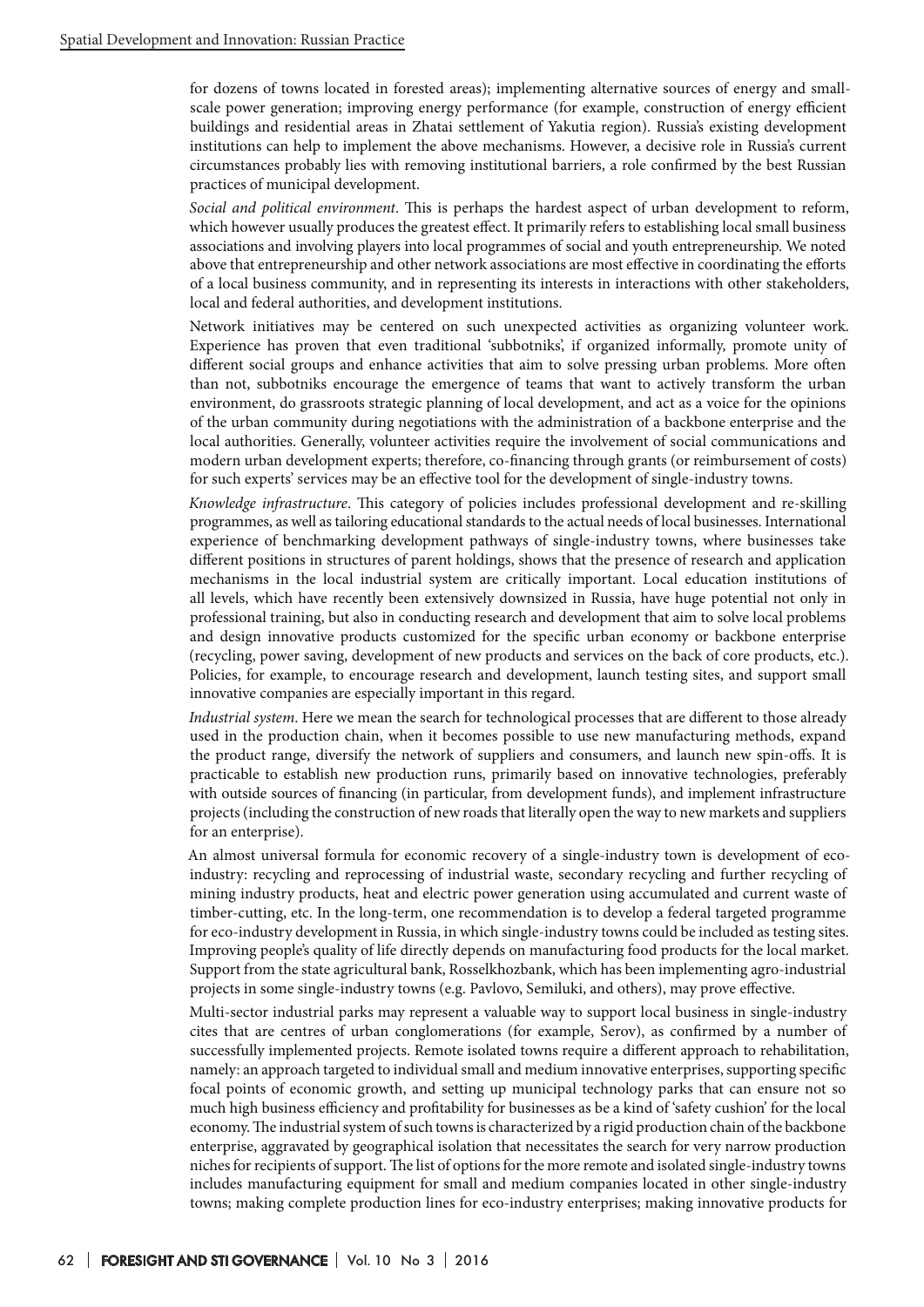the agro-industrial complex, energy saving and construction materials; producing equipment and tools for modernizing the infrastructure of northern towns; use of alternative energy sources; design of new heat insulation materials, etc.

Thus, the ideology of such reorganization efforts must be based on designing production network structures uniting different single-industry towns. Activities aimed at supporting some single-industry towns may create demand for new industries in other similar towns, for example, in the process of modernizing the housing and utilities sector.

**\* \* \***

The nature of innovative search in single-industry towns is directly determined by the fundamental particularities of local communities. Nevertheless, however important this issue may be, it is not right to associate it exclusively with the issue of urban economy restructuring, as innovative potential has far greater scope. The demand for introducing the institutions and mechanisms of innovative search in single-industry towns is fueled by external factors. The best experiences of its implementation can and should be rolled out to other settlements with similar conditions. The ideas of innovative search may prove fruitful in many sectors and spheres of regional and municipal policy, which over time should be redirected towards creating the conditions for innovative activities for a maximum possible number of players.

*This paper has been prepared based on* [*Zamyatina, Pilyasov*, 2015].

### **References**

- Agrawal A., Cockburn I., Rosell C. (2010) Not Invented Here? Innovation in company towns. *Journal of Urban Economics*, vol. 67, pp. 78–89.
- Anas A., Xiong K. (2005) The formation and growth of specialized cities: Efficiency without developers or Malthusian traps. *Regional Science and Urban Economics*, vol. 35, p. 445–470.
- Audretsch D.B., Thurik A.R. (2001) What's new about the new economy? Sources of growth in the managed and entrepreneurial economies. *Industrial and Corporate Change*, vol. 10, no 1, pp. 267–315.
- Bartik T.J. (2009) The Revitalization of Older Industrial Cities: A Review Essay of Retooling for Growth. *Growth and Change*, vol. 40, no 1, pp. 1–29.
- BazEl (2013) *Monogoroda. Perezagruzka. Poisk novykh modelei funktsionirovaniya monogorodov Rossii v izmenivshikhsya ekonomicheskikh usloviyakh* [Monocities. Restart. The search for new models of functioning of Russian single-industry towns in the changed economic conditions], Moscow: Bazovyi element (in Russian).

Caravelis M., Russell I. (2001) From Mining Community to Seasonal Visitor Destination: The Transformation of Sotiras, Thasos, Greece. *European Planning Studies*, vol. 9, no 2, pp.187–199.

- Chirkova E. (2011) Kiruna. Metamorfozy monogoroda [Kiruna. Metamorphosis of a single-enterprise town]. *Voprosy ekonomicheskoi i politicheskoi geografii zarubezhnykh stran*, vol. 19, pp. 222–238 (in Russian).
- CISRE (2012) *Gorod posle kombinata. Sotsial'no-ekonomicheskie strategii zhitelei goroda Baikal'ska* [City life after the plant closure. Socio-economic policies of Baikalsk residents], Irkutsk: CISRE (in Russian).

DawsonСity.Ca (n.d.) Dawson-city: official website. Available at: http://dawsoncity.ca/, accessed 22.12.2014.

- Dvas G. (2009) «My tol'ko znaem, chto u "Rusala" net deneg...». Interv'yu s Grigoriem Dvasom, vitse-gubernatorom Leningradskoi oblasti [«We only know that "Rusal" has no money…». Interview with Gregory Dvas, vice-governor of the Leningrad region]. *Kommersant*, 01.06.2009. Available at: http://www.kommersant.ru/doc/1179661, accessed 25.09.2014 (in Russian).
- Ekspert Severo-Zapad (2013) Sotsial'nyi biznes na yagodakh [Berrypicking-based social business]. *Ekspert Severo-Zapad*, 14.10.2013. Available at: http://www.expertnw.ru/news/2013-10-14/sotsialny-biznes-na-yagodakh/, accessed 22.12.2014 (in Russian).
- Ferman B. (1996) *Challenging the Growth Machine. Neighborhood Politics in Chicago and Pittsburg*, Lawrence: University Press of Kansas.
- Gebauer A., Woon N.C., Parsche R. (2003) *Regional Technology Policy and Factors Shaping Local Innovation Networks in Small German Cities*, Munich: Ifo Institute for Economic Research.

Granovetter M. (1985) Economic action and social structure: the problem of embeddedness. *The American Journal of Sociology*, vol. 91, no 3, pp. 481–510.

- Grigoriev M. (2006) Chto sluchilos' v Kondopoge? [What happened in Kondopoga?]. *Ekspert* [Expert], no 47 (541), 18.12.2006. Available at: http://expert.ru/expert/2006/47/chto\_sluchilos\_v\_kondopoge/, accessed 25.09.2014 (in Russian).
- Hassink R. (2005) How to Unlock Regional Economies from Path Dependency? From Learning Region to Learning Cluster. *European Planning Studies*, vol. 13, no 4, pp. 521–535.
- Hausmann R., Rodrik D. (2002) *Economic development as self-discovery* (NBER Working Paper 8952), Cambridge, MA: NBER.
- Hausmann R., Rodrik D., Sabel Charles F. (2007) Reconfiguring industrial policy: A framework with an application to South Africa (CID Working Paper no 168), Cambridge, MA: Harward University Press.
- Hermann B. (2002) *Political Economy of Modernising Old Industrial Areas and the Crisis of the New Economy The Example of the Ruhr Area and the City of Dortmund*. Paper presented to the 42nd European Regional Science Association Congress, Dortmund, 27–31.08.2002.
- Humphrey C. (ed.) (2007) *Urban Life in Post-Soviet Central Asia*. London: UCL Press.